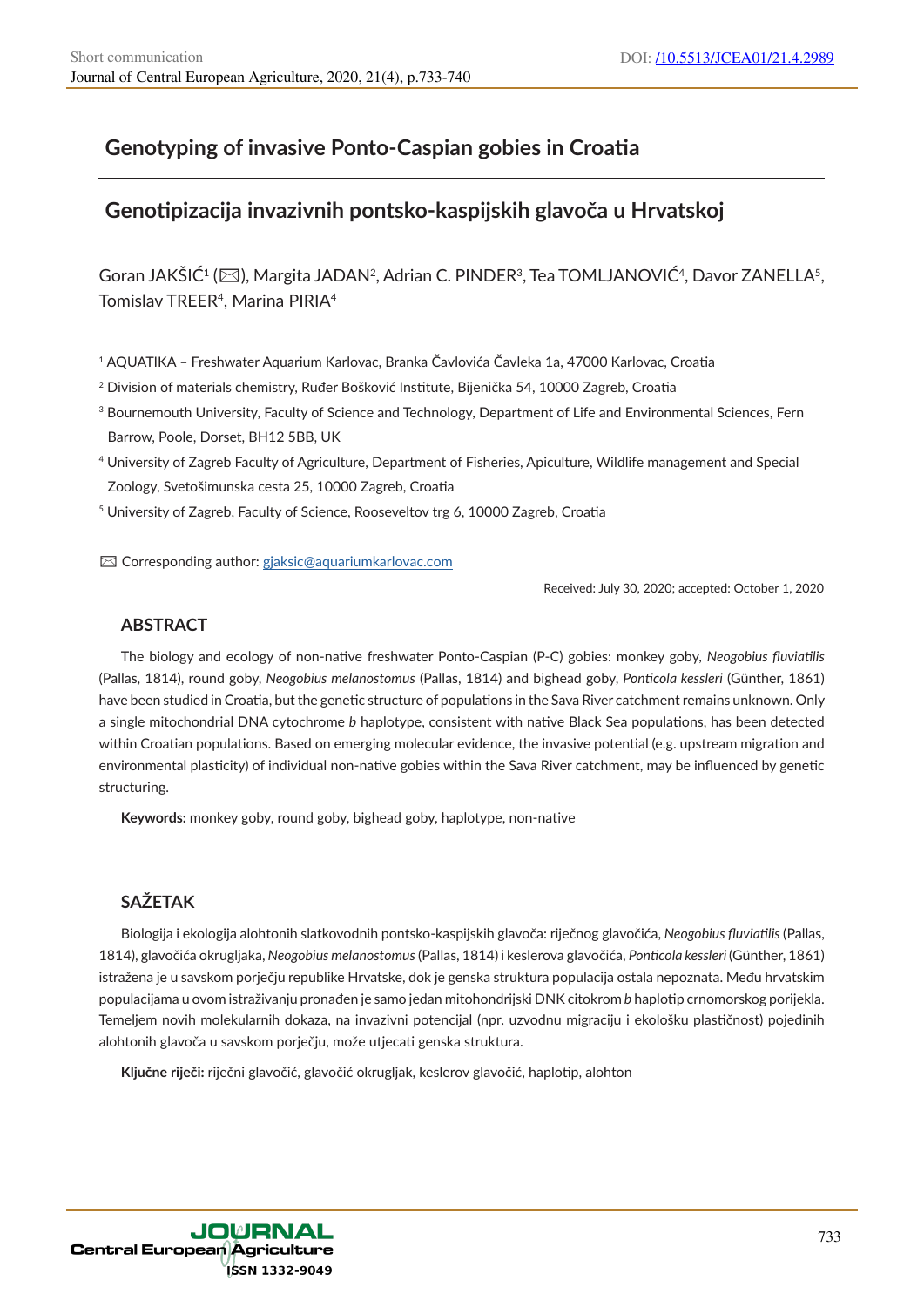## **INTRODUCTION**

Range expansion of invasive Ponto-Caspian (P-C) gobies, since the 1990s, has extended to freshwater Eurasian and European aquatic systems as well as the North American Great Lakes (Jazdzewski and Konopacka, 2002; Jurajda et al., 2005; Polačik et al., 2008; Brown and Stepien, 2009; Leuven et al., 2009; Neilson and Stepien, 2009b; Manné et al., 2013; Roche et al., 2013). Genes observed in native P-C populations have been transmitted (Ricciardi and MacIsaac, 2000), and haplotype diversity has increased over time due to ship ballast transfer of early life history stages (e.g. eggs, larvae and juveniles) (Brown and Stepien, 2008). Mitochondrial DNA cytochrome *b* haplotypes of monkey goby (Neilson and Stepien, 2011) and round goby (Stepien and Tumeo, 2006) have been shown to exhibit lower haplotype diversity in invading European freshwater populations than native populations of the Black Sea. However, research on microsatellites of round goby showed the same level of haplotype diversity between the native Black Sea and introduced Eurasian or North American populations (Feldheim et al., 2009). The genetic structure of invasive P-C gobies in Europe has previously been investigated using mitochondrial DNA cytochrome *b* (Stepien et al., 2005; Brown and Stepien, 2008; Neilson and Stepien 2011; Sorokin et al., 2011; Medvedev et al., 2013; Mombaerts et al., 2014; Janáč et al., 2017) and microsatellites (Vyskočilová et al., 2007; Brown and Stepien, 2008; Feldheim et al., 2009; Neilson and Stepien, 2011; Janáč et al., 2017), but molecular data specific to the Sava River catchment remains lacking.

In the Balkan countries, including Croatia, high invasive potential of P-C gobies in the Danube and Sava River basin has been identified using risk assessment protocols (Simonović et al., 2013; Piria et al., 2016a), but genetic haplotype diversity of introduced individuals remains unknown. In Croatia, three species of P-C gobies from the Danube Basin and its tributaries, the Sava and Drava Rivers: monkey goby, *Neogobius fluviatilis* (Pallas, 1814), round goby, *Neogobius melanostomus* (Pallas, 1814) and bighead goby, *Ponticola kessleri* (Günther, 1861) have been documented (Piria et al., 2011a; Piria

et al., 2011b; Jakovlić et al., 2015; Piria et al., 2016b) and have established self-sustaining populations (Piria et al., 2016b). Racer goby *Babka gymnotrachelus* (Kessler, 1875) is limited to the Danube River and its small tributary the Baranjska Karašica River (Piria et al., 2019). New upstream migration of P-C gobies in the Sava River has been recently reported by Simonović et al. (2017) indicating that range expansion continues. Given the lack of available data on the genetic diversity of the P-C goby populations from the Sava River, we hypothesise that haplotypes of P-C gobies from the Sava River are the same as in the nonnative habitat from neighboring countries.

Thus, the aims of this study were to (1) identify haplotype diversity of the monkey goby, round goby and bighead goby from the Sava river, using sequence analysis of the cytochrome b; (2) compare haplotype composition to those found in its native and non-native ranges and (3) discuss their adaptation in Croatian inland waters.

## **MATERIALS AND METHODS**

Between 2011 and 2013, twenty-three sites were surveyed in the Sava River basin. Spatially continuous single-pass electrofishing surveys from the shore along the riverbank were undertaken during daylight hours on various types of substrates and depths ranging from ca 0.2–1.5 m. To minimize operator bias, surveys were performed using the same two-person sampling team. Electric fishing gear (Hans Grassl EL 63 II, 220/440 V, 17.8/8.9 A) with a 50 cm X 50 cm round stainless-steel anode and 10 mm mesh size netting was used. A detailed description of the sampling procedure is available in Jakovlić et al. (2015).

Upon capture, fin clips (anal fin) were taken from individual fish and preserved in Eppendorf 1.5 mL Tubes in 96% ethanol for molecular analyses. Samples were subsequently stored in a freezer at -20 °C until the time of analysis. P-C goby specimens for molecular analyses were taken from Račinovci, Babina Greda, Slavonski Brod, Davor, Jasenovac, Ilova River, Lijevi Dubrovčak and Korana locations (Figure 1).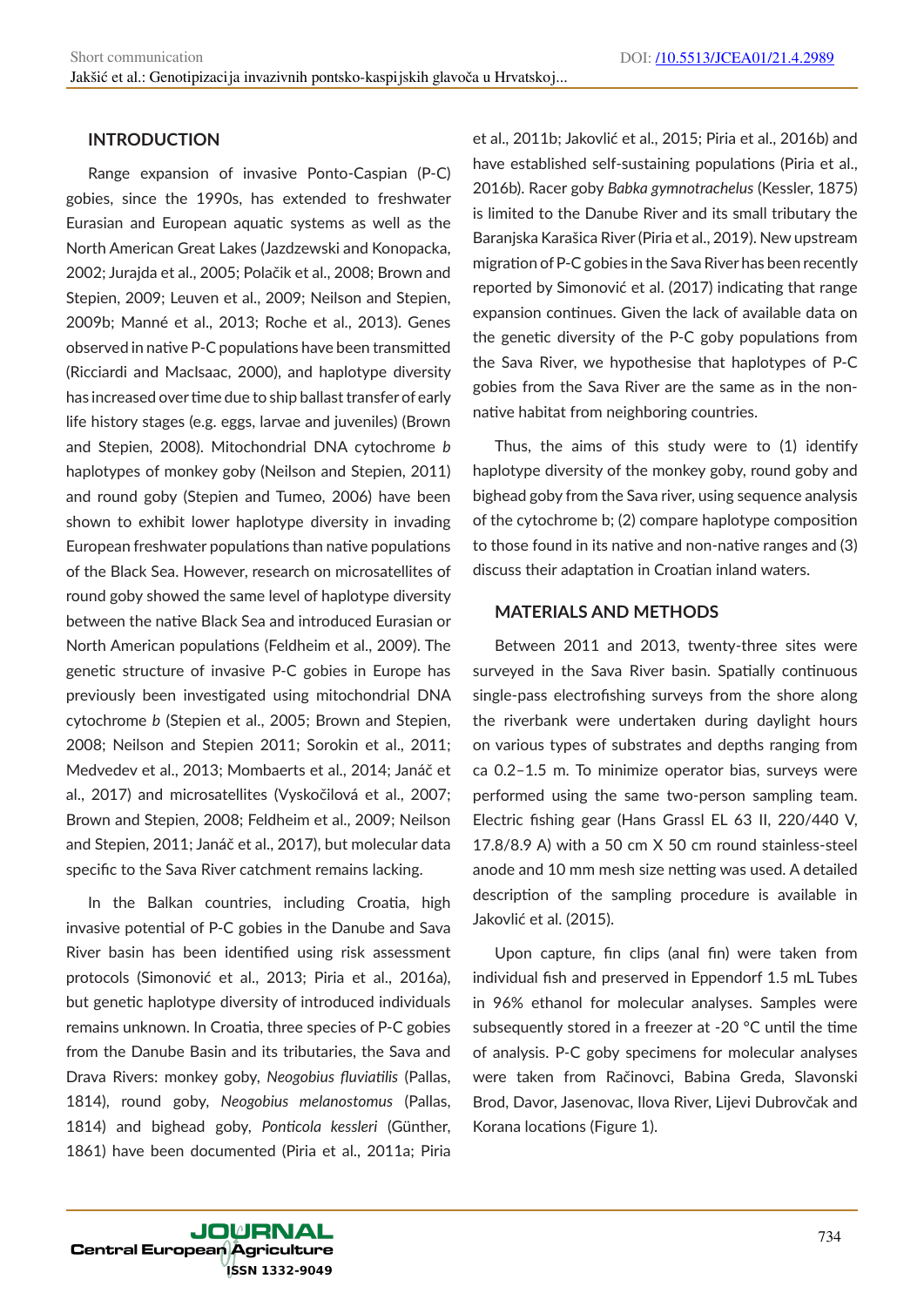

**Figure 1.** Sampling locations of Ponto-Caspian (P-C) goby species: NF = *Neogobius fluviatilis*, NM = *Neogobius melanostomus*, PK = *Ponticola kessleri* (distribution information described by Piria et al., 2016b); Numbers indicate number of specimens used for molecular analysis at each sampling site

Genomic DNA was extracted from fin tissue of 9 monkey gobies, 3 round gobies, and 3 bighead gobies using DNeasy Blood & Tissue Kit (Qiagen Inc., USA), following manufacturer's instructions. The mitochondrial cytochrome *b* and partial threonine tRNA gene were amplified using primers AJG15 (5ʹ-CAAAAACCATCGTTGTAATTCAACT-3ʹ) and H5 (5ʹ-GAATTYTRGCTTTGGGAG-3ʹ) (Neilson and Stepien, 2009a). Polymerase chain reaction (PCR) was performed using a *Mastercycler personal* (Eppendorf) containing 1x PCR buffer (Fermentas), 0.2  $\mu$ M of dNTPs (Fermentas), 1.5 mM of MgCl<sub>2</sub> (Fermentas), 1 U of *Taq-polymerase* (Fermentas), 0.2 µM of each primer (Invitrogen), 100 ng of template DNA topped up with HPLC water to 25 µL (Merck). Samples were initially denatured at 94 ˚C for 3 min followed by 40 cycles of 1 min denaturation at 94 ˚C, 45 s annealing at 52 ˚C and 1 min extension at 72 ˚C and followed by a final extension at 72 ˚C for 5 min. PCR products were purified using *QIAquick PCR Purification Kit* (Qiagen INC., USA) following the

manufacturerʹs instructions. Direct sequencing reactions of both strands were performed using primers: AJG15 (5ʹ-CAAAAACCATCGTTGTAATTCAACT-3ʹ), H15343 (5ʹ-GGGTTATTAGATCCTGTTTCGTGTAGG-3ʹ), L15162 (5ʹ-GCTATGTCCTACCATGGGGGCAAATATC-3ʹ) and H5 (5ʹ-GAATTYTRGCTTTGGGAG-3ʹ) (Neilson and Stepien, 2009a). Sequences were manually adjusted by using Sequencher for Windows version 4.1.4. The obtained sequences were deposited in GenBank (Acc.no.X,Y,Z) and compared with other sequences using Basic Local Alignment Search Tool (BLAST).

#### **RESULTS**

A total of 15 specimens were collected for molecular analysis including 9 monkey, 3 round and 3 bighead gobies (Figure 1). As a result of sequencing, for each individual monkey goby, round goby and bighead goby is detected only one cytochrome b and partial threonine tRNA haplotype in a total length of 1280 bp. Seven sequences of monkey goby from Račinovci, Babina Greda, Slavonski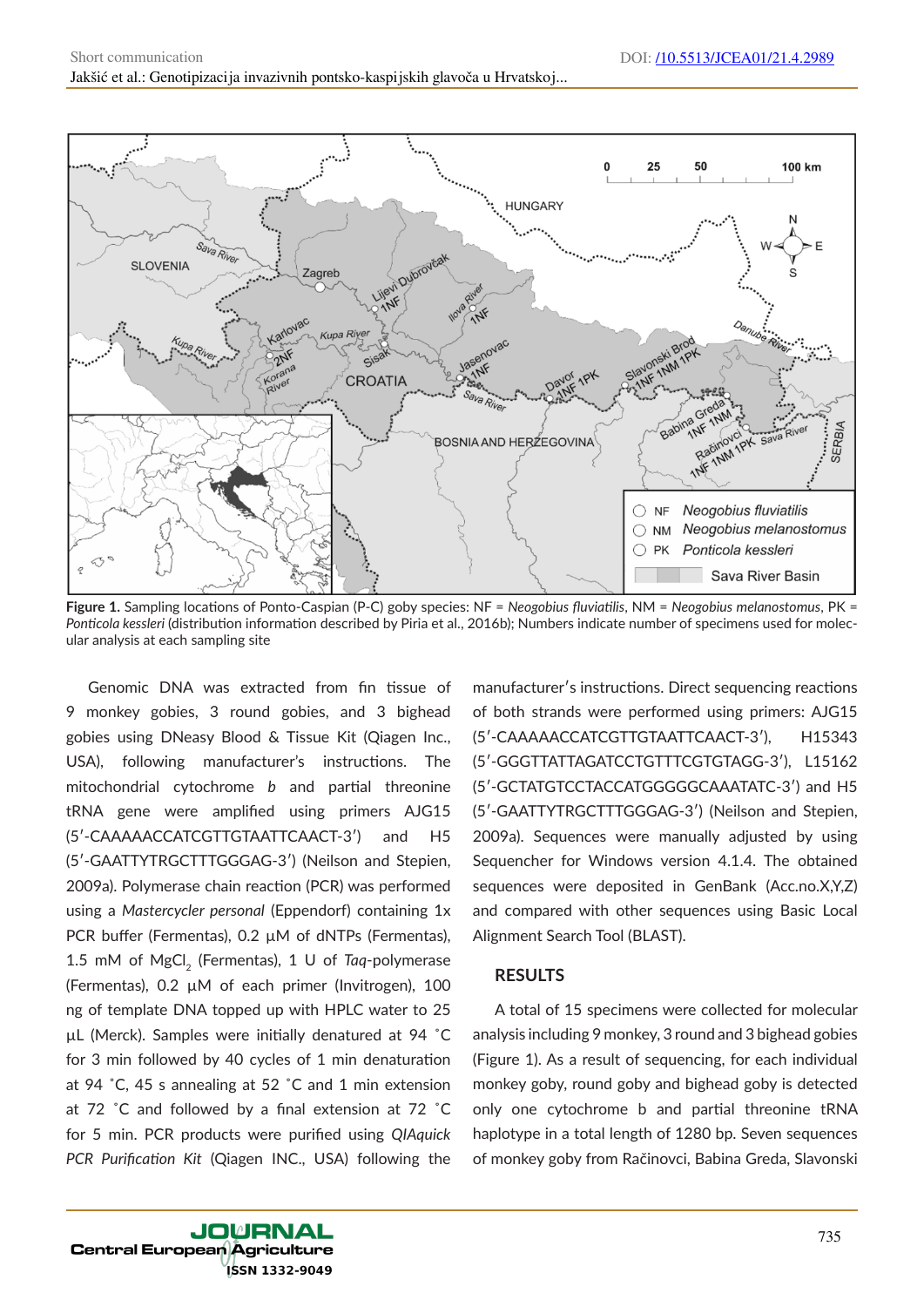Brod, Davor, Jasenovac, Ilova River, Lijevi Dubrovčak, as well as two sequences from Karlovac belonged to the one haplotype, haplotype NfCR1 (GenBank Accession number MG869729). Three samples of round goby from Račinovci, Babina Greda and Slavonski Brod contained haplotype NmCR1 (GenBank Accession number MG869730). Also, three samples of bighead goby from Račinovci, Slavonski Brod and Davor contained haplotype PkCR1 (GenBank Accession number MG869731). For each of the analysed species of P-C gobies just one haplotype was determined, which means that haplotype diversity equals zero (Table 1).

**Table 1.** Cytochrome *b* diversity of the monkey goby, round goby and bighead goby populations (n = number of samples, n<sub>H</sub> = number of haplotypes, **h** = haplotype diversity, N = native, I = invasive; haplotypes in this study corresponding with previously published as follow: NfCR1 = AGV7 = 5, NmCR1 = ame1, PkCR1 = Pk2 = H12); \*indicate corresponding GenBank accession number

| <b>Species</b> | Waterbody            | Location    | n                         | nH             | h                   | GenBank   | <b>Distribution</b>      | Haplotypes               | References                |
|----------------|----------------------|-------------|---------------------------|----------------|---------------------|-----------|--------------------------|--------------------------|---------------------------|
| Monkey goby    | Sava River           |             |                           | $\mathbf{1}$   | 0                   | GQ444340  | 1                        | NfCR1                    |                           |
|                | Ilova River          | Croatia     | $\mathbf{1}$              | $\mathbf{1}$   | 0                   | GQ444340  | $\overline{\phantom{a}}$ | NfCR1                    | This study                |
|                | Korana River         |             | $\overline{2}$            | $\,1\,$        | $\mathsf{O}\xspace$ | GQ444340  | $\mathbf{I}$             | NfCR1                    |                           |
|                | Vistula River        | Poland      | 31                        | $\mathbf{1}$   | $\mathsf{O}\xspace$ | GQ444336  | $\mathbf{I}$             | $1\,$                    |                           |
|                | Hron River           | Slovakia    | 13                        | $\mathbf{1}$   | 0                   | GQ444340  | $\mathbf{I}$             | 5                        |                           |
|                | Danube River         | Ukraine     | $\overline{\phantom{a}}$  | $\mathbf{1}$   | $\mathsf{O}\xspace$ | FJ526749  | $\mathsf N$              | AGV7                     |                           |
|                | <b>Black Sea</b>     |             | $\overline{\phantom{0}}$  | $\mathbf{1}$   | 0                   | GQ444337  | N                        | $\sqrt{2}$               |                           |
|                |                      |             | $\overline{\phantom{a}}$  | $\mathbf{1}$   | 0                   | GQ444372  | $\mathsf{N}$             | 37                       | Neilson and Stepien, 2011 |
|                |                      |             | $\overline{a}$            | $\mathbf{1}$   | $\mathsf{O}\xspace$ | GQ444375  | ${\sf N}$                | 40                       |                           |
|                | Caspian Sea          |             | $\overline{a}$            | $\mathbf{1}$   | 0                   | GQ444434  | N                        | 99                       |                           |
|                |                      | Azerbaijan  | 6                         | 5              | 0.93                |           | N                        | $\overline{\phantom{0}}$ |                           |
|                | Azov Sea             | Ukraine     | 4                         | 4              | 1.00                |           | $\sf N$                  |                          |                           |
|                | Don River            | Russia      | 4                         | $\mathbf 1$    | $\mathsf{O}\xspace$ | FJ526752  | $\sf N$                  | ANG11                    |                           |
|                | Sasyk Lake           | Ukraine     | $\mathbf{1}$              | $\mathbf{1}$   | $\mathsf O$         | KC886273  | ${\sf N}$                | Nf1                      | Medvedev et al., 2013     |
|                | Volga River delta    | Russia      | $\mathbf{1}$              | $\mathbf{1}$   | 0                   | GQ444411  | N                        | 76                       |                           |
| Round goby     | Sava River           | Croatia     | $\ensuremath{\mathsf{3}}$ | $\mathbf 1$    | $\mathsf{O}\xspace$ | EU331156  | $\mathbf{I}$             | NmCR1                    | This study                |
|                | <b>River Waal</b>    | Netherlands | 11                        | $\mathbf{1}$   | $\mathsf O$         | KJ654330  | $\overline{1}$           | NSB1                     |                           |
|                | Albert Canal         | Belgium     | 22                        | $\overline{2}$ | 0.17                | KJ654331* | $\mathbf{I}$             | NSB1, 2*                 | Mombartes et al., 2014    |
|                | Zeescheldt           |             | 2                         | $\mathbf{1}$   | $\mathsf{O}\xspace$ | KJ654331  | $\mathbf{I}$             | NSB <sub>2</sub>         |                           |
|                | <b>Baltic Sea</b>    | Poland      | 20                        | $\mathbf{1}$   | $\mathsf{O}\xspace$ | EU331156  | $\mathbf{I}$             | ame1                     |                           |
|                | Danube River         | Serbia      | 45                        | $\overline{2}$ | 0.04                | EU331162* | $\overline{\phantom{a}}$ | ame $1, 7^*$             | Brown and Stepien, 2008   |
|                | <b>Dnieper River</b> | Ukraine     | 15                        | 2              | 0.13                | EU331163* | N                        | ame $1, 8^*$             |                           |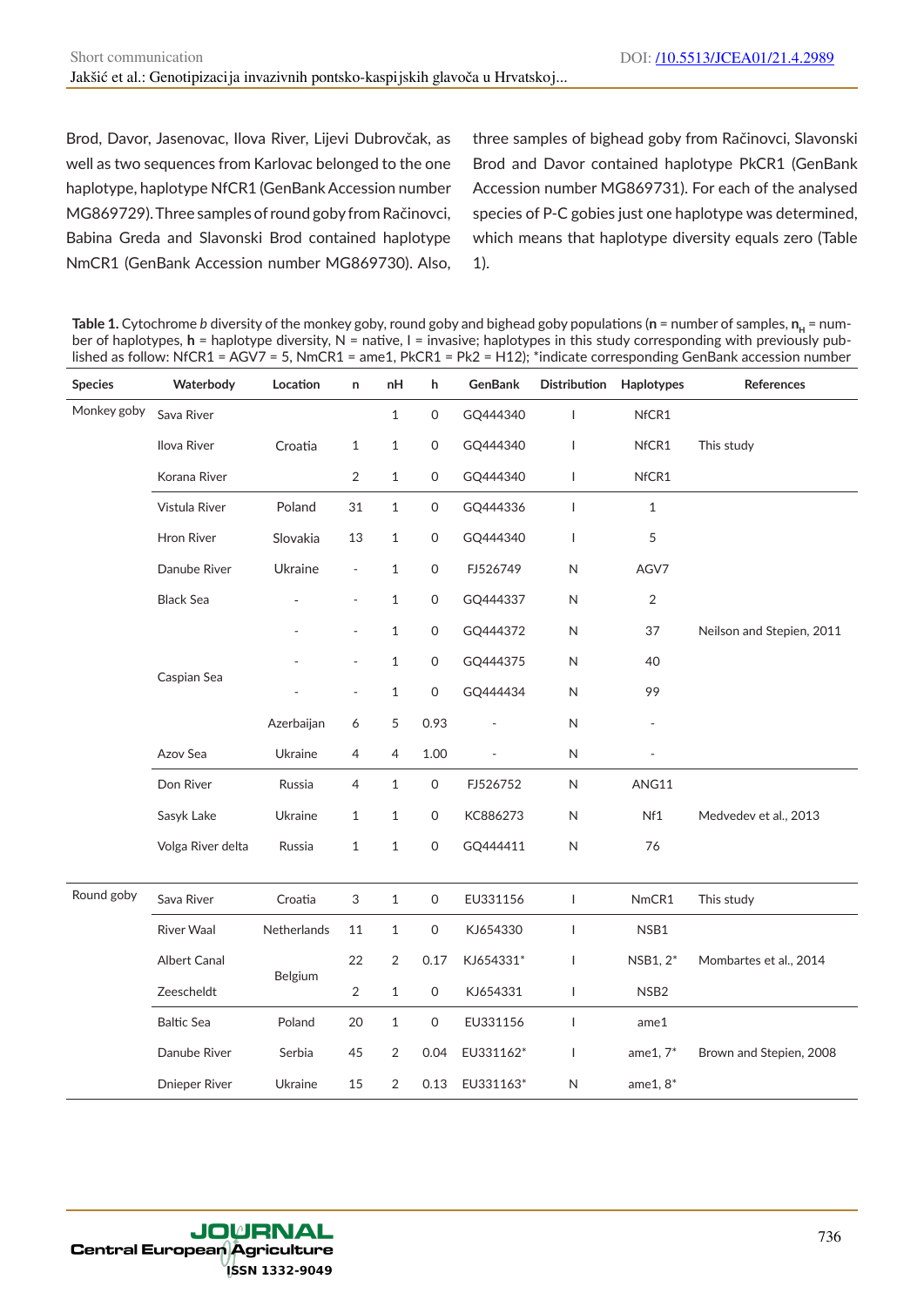| <b>Species</b> | Waterbody             | Location        | n                        | nH           | h            | <b>GenBank</b> | <b>Distribution</b> | Haplotypes                | References                 |
|----------------|-----------------------|-----------------|--------------------------|--------------|--------------|----------------|---------------------|---------------------------|----------------------------|
| Round goby     | Moskva River          | Russia          | 9                        | 5            | 0.86         | EU331179*      | $\mathsf{I}$        | ame24*-28                 |                            |
|                | Volga River           |                 | 10                       | 5            | 0.67         | EU331185*      | $\mathsf{I}$        | ame20, 24,<br>25, 29, 30* |                            |
|                | Caspian Sea           | Azerbaijan      | 5                        | 2            | 0.40         | EU331235*      | N                   | ame31, 85*                |                            |
|                |                       | Iran            | 30                       | 11           | 0.77         | EU331236*      | $\mathsf{N}$        | ame31-40,<br>$86*$        | Brown and Stepien, 2008    |
|                | Danube River          | Slovakia        | 39                       | 2            | 0.05         | EU331178*      | T                   | ame1, 23*                 |                            |
|                | <b>Black Sea</b>      | Ukraine         | 20                       | 8            | 0.76         | EU331165*      | $\mathsf{N}$        | ame1-6, 9,<br>$10*$       |                            |
|                | Azov Sea              |                 | 13                       | 9            | 0.98         | EU331174*      | N                   | ame11-19*                 |                            |
|                | Danube River          | Germany         | 28                       | $\mathbf{1}$ | 0            | EU331156       | $\mathbf{I}$        | ame1                      | Cerwenka et al., 2014      |
| Bighead goby   | Sava River            | Croatia         | 3                        | $\mathbf{1}$ | 0            | KC886260       | $\mathbf{I}$        | PkCR1                     | This study                 |
|                | <b>Rhine River</b>    | Switzerland     | $\overline{\phantom{a}}$ | $\mathbf{1}$ | $\mathsf O$  | FJ526770       | $\mathbf{I}$        | APT8                      | Kalchhauser et al., 2014   |
|                | Danube River          | Serbia          | $\overline{\phantom{0}}$ | $\mathbf{1}$ | $\mathsf{O}$ | FJ526770       | $\mathbf{I}$        | APT <sub>8</sub>          | Neilson and Stepien, 2009b |
|                | <b>Dniester River</b> | Ukraine         | 11                       | $\mathbf{1}$ | 0            | FJ526768       | N                   | ALC <sub>2</sub>          |                            |
|                | Sasyk Lake            |                 | $\mathbf{1}$             | $\mathbf{1}$ | 0            | KC886259       | $\mathsf{N}$        | Pk1                       | Medvedev et al., 2013      |
|                | Danube River          |                 | $\mathbf{1}$             | $\mathbf{1}$ | $\mathsf{O}$ | KC886260       | $\mathsf{N}$        | Pk <sub>2</sub>           |                            |
|                | Simferopol Lake       |                 | $\overline{a}$           | $\mathbf{1}$ | $\mathsf{O}$ | FJ526769       | N                   | APT7                      | Neilson and Stepien, 2009b |
|                | Black Sea basin       |                 | $\overline{\phantom{0}}$ | 1            | 0            | EU444669       | N                   | NkeAGV3                   | Neilson and Stepien, 2009a |
|                | Danube                | <b>Bulgaria</b> | 32                       | 3            | 0.42         | KJ605189*      | N                   | H12, H13,<br>$H15*$       |                            |
|                |                       | Austria         | 32                       | 2            | 0.28         | KJ605188*      | T                   | H12, H14*                 | Jánač et al., 2017         |
|                | Rhine                 | Germany         | 28                       | 2            | 0.29         | KJ605186*      | $\mathsf{I}$        | H12*, H14                 |                            |

#### **Table 1.** Continue

### **DISCUSSION**

For each species of goby, just one haplotype, haplotype NfCR1, NmCR1 and PkCR1 was determined, respectively. A similar observation has been reported for the Polish and Slovak monkey goby populations in the rivers Vistula and Hron (Neilson and Stepien, 2011) and German round goby populations in the Danube (Cerwenka et al., 2014), which corresponds to a relatively small number of introduced individuals (Vidal et al., 2010). Monkey goby haplotype NfCR1 = AGV7 = 5 was found in Ukraine and Slovakia (Neilson and Stepien, 2011), while the round goby haplotype  $NmCR1 =$  ame1 was found in Poland, Serbia, Slovakia, Ukraine (Brown and Stepien, 2008) as well as in Belgium, Netherlands (Mombaerts et al., 2014) and Germany (Cerwenka et al., 2014). Bighead goby haplotype PkCR1 = Pk2 = H12 was found in Ukraine (Medvedev et al., 2013), Bulgaria, Austria and Germany (Janáč et al., 2013).

Contrary to our findings, the authors who studied Belgian round goby populations in the Rhine River basin, identified two haplotypes and determined slightly higher values of haplotype diversity, but significantly less than native Black Sea populations and the introduced American Great Lakes populations (Mombaerts et al., 2014). High haplotype diversity in the introduced American round goby populations (Dillon and Stepien, 2001) has suggested that successful invasions are a result of many multiple introductions (Bouchard et al., 2011),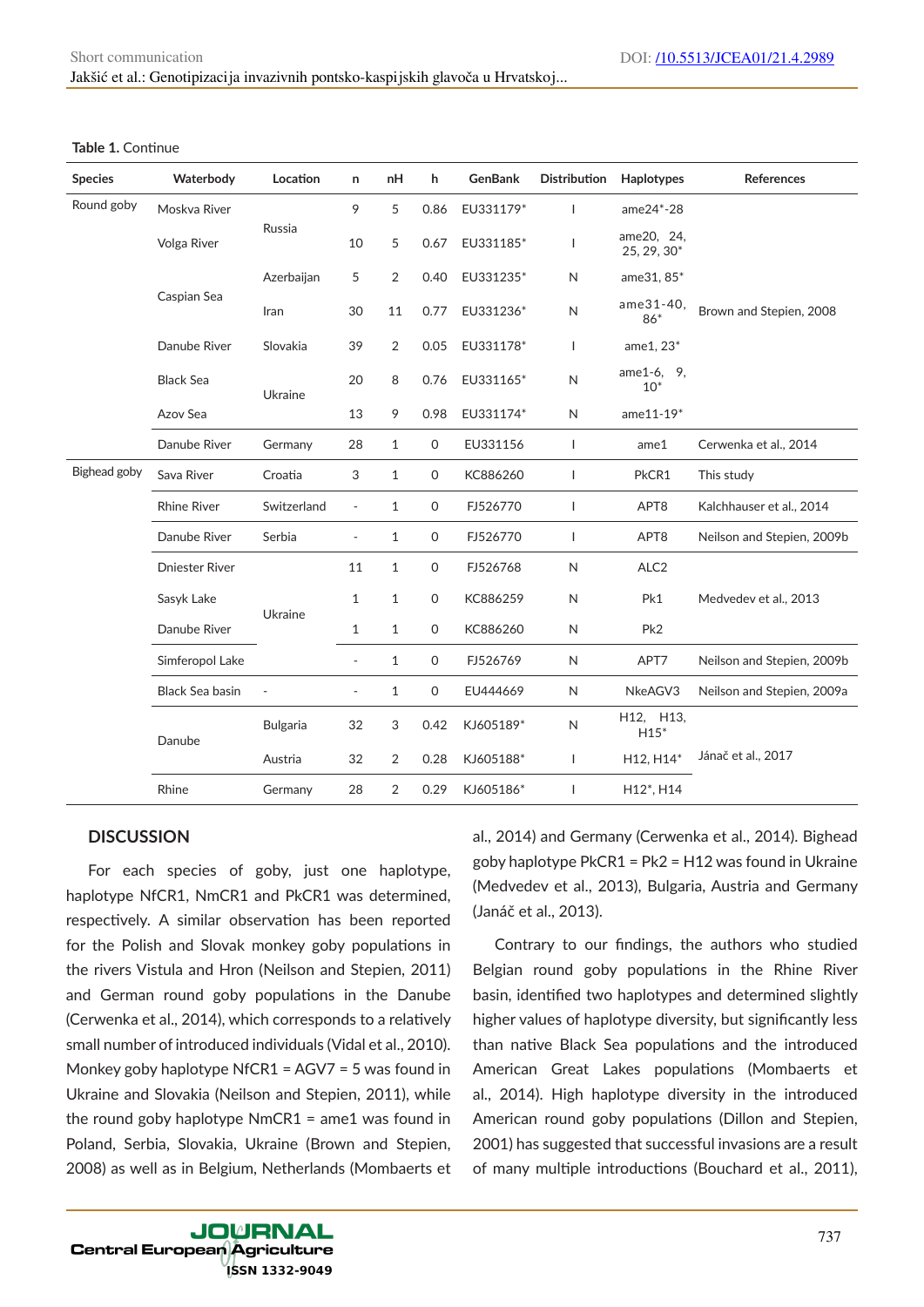thus increasing the probability of their establishment and persistence (Stepien and Tumeo, 2006; Facon et al., 2008). Furthermore, round goby invasion of the Polish and Latvian Baltic Sea is characterized by multiple introduction events and rapid adaptation to local habitats (Björklund and Almqvist, 2010). The possible reason for this adaptation is that the mitochondrial genome of the round goby (18,999 bp) is larger than most mitochondrial genomes of ray-finned fish and other vertebrates. Consequently, adaptation abilities of this species may be linked to specificity of its mitochondrial metabolism (Adrian-Kalchhauser et al., 2017). Similarly, to our results, in the Danube in Serbia (Neilson and Stepien, 2009b) and Rine in Switzerland (Kalchhauser et al., 2016) for the bighead goby was found only one haplotype and zero value of haplotype diversity. Conversely, relatively high haplotype diversity for the bighead goby has been reported from the Danube in Austria and Rhine in Germany which suggest natural selection as well as differences in phenotypic plasticity after arrival (Janáč et al., 2017) that can lead a high tolerance to environmental variables and facilitate invasion of the species to new environments (Fox et al., 2007).

In the Sava River populations of P-C gobies appear to have found their ecological resources and demonstrate invasive potential (Piria et al., 2016b) even in this research low haplotype diversity was found. Low haplotype diversity in the introduced populations also is characteristic of other fish species, for example mosquitofish *Gambusia holbrooki* (Vidal et al., 2010), which is considered highly invasive (Simonović et al., 2013; Piria et al., 2016a). This suggests that species with certain genetic combinations favour the ability of fish to invade new habitats and successfully adapt to new ecological conditions. Indeed, relatively small number of sampled fish specimens in our research, could affect the final result, as well as Croatian war of independence in the 1990s, because at that time the Danube has reduced ship traffic, causing the closure of many of the ports (Roche et al., 2013). Furthermore, traffic on the Sava River has remained very low since the 1990s due geopolitical changes and the collapse of the economy (Roche et al., 2013). Therefore, it is possible

that only certain genetic combinations of P-C gobies succeeded without the help of ballast waters migrating upstream.

## **CONCLUSIONS**

Regardless of the low values of haplotype diversity and consequently small number of introduced individuals, it is likely that P-C gobies of particular haplotype are very successful in adapting to the environmental conditions of the Sava River and its tributaries. These three species are still expanding in the area and since this research represents preliminary results, detailed monitoring of their proliferation into potential new watercourses is still required.

## **REFERENCES**

Adrian-Kalchhauser, I., Svensson, O., Kutschera, E. V., Rosenblad, M. A., Pippel, M., Winkler, S., Schloissnig, S., Blomberg, A., Burkhardt-Holm, P. (2017) The mitochondrial genome sequences of the round goby and the sand goby reveal patterns of recent evolution in gobiid fish. BMC Genomics, 18 (1), 177.

DOI: https://doi.org/10.1186/s12864-017-3550-8

- Björklund, M., Almqvist, G. (2010) Rapid spatial genetic differentiation in an invasive species, the round goby *Neogobius malanostomus* in the Baltic Sea. Biological Invasions, 12 (8), 2609-2618. DOI: https://doi.org/10.1007/s10530-009-9669-z
- Bouchard, F. A., Lewis, S. L., Marcus, C. B., McBride, G. B., Wayne, M. L. (2011) Using *Drosophila melanogaster* to test the effect of multiple introductions on the ability of a non-native population to adapt to novel environments. Evolutionary Ecology Research, 13, 637-646.
- Brown, J. E., Stepien, C. A. (2009) Invasion genetics of the Eurasian round goby in North America: tracing sources and spread patterns. Molecular Ecology, 18 (1), 64-79. DOI: https://doi.org/10.1111/j.1365-294X.2008.04014.x
- Brown, J. E., Stepien, C. A. (2008) Ancient division, recent expansions: phylogeography and population genetics of the round goby *Apollonia melanostoma*. Molecular Ecology, 17 (11), 2598-2615. DOI: https://doi.org/10.1111/j.1365-294x.2008.03777.x
- Cerwenka, A. F., Brandner, J., Geist, J., Schlieren, K. (2014) Strong versus weak population genetic differentiation after a recent invasion of gobiid fishes (*Neogobius melanostomus* and *Ponticola kessleri*) in the upper Danube. Aquatic Invasions, 9 (1), 71-86. DOI: https://doi.org/10.3391/ai.2014.9.1.06
- Dillon, A. K., Stepien, C. A. (2001) Genetic and Biogeographic Relationships of the Invasive Round (*Neogobius melanostomus*) and Tubenose (*Proterorhinus marmoratus*) Gobies in the Great Lakes Versus Eurasian Populations. Journal of Great Lakes Research, 27 (3), 267-280.

DOI: https://doi.org/10.1016/S0380-1330(01)70642-9

Facon, B., Pointier, J. P., Jarne, P., Sarda, V., David, P. (2008) High genetic variance in life-history strategies within invasive populations by way of multiple introductions. Current Biology, 18 (5), 363-367. DOI: https://doi.org/10.1016/j.cub.2008.01.063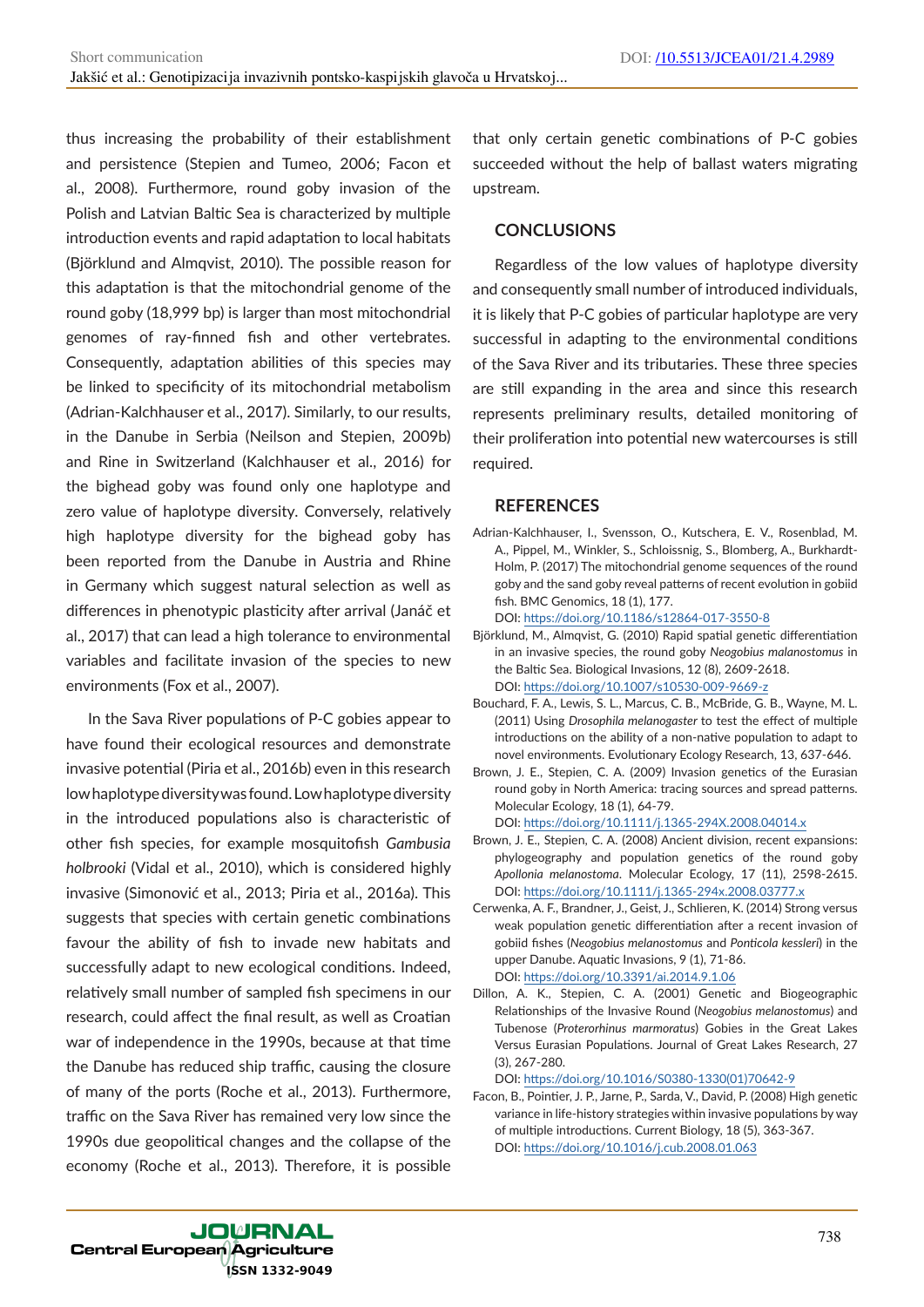Feldheim, K. A., Willink, P., Brown, J. E., Murphy, D .J., Neilson, M. E., Stepien, C. A. (2009) Microsatellite loci for Ponto-Caspian gobies: markers for assessing exotic invasions. Molecular Ecology Resources, 9 (2), 639-644.

DOI: https://doi.org/10.1111/j.1755-0998.2008.02495.x

Fox, M. G., Vila-Gispert, A., Copp, G. H. (2007) Life history traits of introduced Iberian pumpkinseed (*Lepomis gibbosus*) relative to native populations: can differences explain colonization success?. Journal of Fish Biology, 71 (sd), 56-69.

DOI: https://doi.org/10.1111/j.1095-8649.2007.01683.x

- Jakovlić, I., Piria, M., Šprem, N., Tomljanović, T., Matulić, D., Treer, T. (2015) Distribution, abundance and condition of invasive Ponto-Caspian gobies *Ponticola kessleri* (Günther, 1861), *Neogobius fluviatilis* (Pallas, 1814), and *Neogobius melanostomus* (Pallas, 1814) in the Sava River basin, Croatia. Journal of Applied Ichthyology, 31 (5), 888-894. DOI: https://doi.org/10.1111/jai.12803
- Janáč, M., Bryja, J., Ondračková, M., Mendel, J., Jurajda P. (2017) Genetic structure of three invasive gobiid species along the Danube-Rhine invasion corridor: similar distributions, different histories. Aquatic Invasions, 12 (4), 551-564.

DOI: https://doi.org/10.3391/ai.2017.12.4.11

- Jazdzewski, K., Konopacka, A. (2002) Invasive Ponto-Caspian species in waters of the Vistula and Oder Basins and the Southern Baltic Sea. In: Leppäkoski, E., Gollasch, S., Olenin, S., ed. Invasive Aquatic Species of Europe; Distribution, Impacts and Management. Netherlands, Springer, pp. 384-398.
- Jurajda, P., Černý, J., Polačik, M., Valová, Z., Janáč, M., Blažek, R., Ondračková, M. (2005) The recent distribution and abundance of non-native *Neogobius* fishes in the Slovak section of the River Danube. Journal of Applied Ichthyology, 21 (4), 319-323. DOI: https://doi.org/10.1111/j.1439-0426.2005.00688.x
- Kalchhauser, I., Kutschera, V. E., Burkhardt-Holm, P. (2016) The complete mitochondrial genome of the invasive Ponto-Caspian goby *Ponticola kessleri* obtained from high-throughput sequencing using the Ion Torrent Personal Genome Machine. Mitochondrial DNA. Part A, DNA mapping, sequencing, and analysis, 27 (3), 1887-1889. DOI: https://doi.org/10.3109/19401736.2014.971272
- Leuven, R. S. E. W., Van der Velde, G., Baijens, I., Snijders, J., van der Zwart, C., Lenders, H. J. R., Bij de Vaate, A. (2009) The river Rhine: a global highway for dispersal of aquatic invasive species. Biological Invasions, 11 (9), 1989-2008.

DOI: https://doi.org/10.1007/s10530-009-9491-7

- Manné, S., Poulet, N., Dembski, S. (2013) Colonisation of the Rhine basin by non-native gobiids: an update of the situation in France. Knowledge and Management of Aquatic Ecosystems 02, 411. DOI: https://doi.org/10.1051/kmae/2013069
- Medvedev, D. A., Sorokin, P. A., Vasil'ev, V. P., Chernova, N. V., Vasil'eva, E. D. (2013) Reconstruction of phylogenetic relations of Ponto-Caspian gobies (Gobiidae, Perciformes) based on mitochondrial genome variation and some problems of their taxonomy. Journal of Ichthyology, 53 (9), 702-712.

DOI: https://doi.org/10.1134/S0032945213060064

Mombaerts, M., Vereycken, H., Volckaert, F. A. M., Huyse T. (2014) The invasive round goby *Neogobius melanostomus* and tubenose goby *Proterorhinus semilunaris*: two introduction routes into Belgium. Aquatic Invasions, 9 (3), 305-314.

DOI: https://doi.org/10.3391/ai.2014.9.3.06

Neilson, M. E., Stepien, C. A. (2011) Historic speciation and recent colonization of Eurasian monkey gobies (*Neogobius fluviatili*s and *N. pallasi*) revealed by DNA sequences, microsatellites, and morphology. Diversity and Distribution, 17 (4), 688-702.

DOI: https://doi.org/10.1111/j.1472-4642.2011.00762.x

Neilson, M. E., Stepien, C. A. (2009b) Escape from the Ponto-Caspian: Evolution and biogeography of an endemic goby species flock (Benthophilinae: Gobiidae: Teleostei). Molecular Phylogenetics and Evolution, 52 (1), 84-102.

DOI: https://doi.org/10.1016/j.ympev.2008.12.023

Neilson, M. E., Stepien, C. A. (2009a) Evolution and phylogeography of the tubenose goby genus *Proterorhinus* (Gobiidae: Teleostei): evidence for new cryptic species. Biological Journal of the Linnean Society, 96 (3), 664-684.

DOI: https://doi.org/10.1111/j.1095-8312.2008.01135.x

- Piria, M., Zanella, D., Marčić, Z., Ćaleta, M., Horvatić, S., Jakšić, G., Buj, I., Paunović, M., Simonović, P., Mustafić, P. (2019) Has the racer goby *Babka gymnotrachelus* (Kessler, 1857) failed to invade the Danube tributaries, the Sava and Drava Rivers?. In: XI. Symposium for European Freshwater Sciences. Zagreb, Croatia, 30 Jun-5 Jul 2019, Croatian association of freshwater ecologists, pp. 402–402.
- Piria, M., Jakšić, G., Jakovlić, I., Treer, T. (2016b) Dietary habits of invasive Ponto-Caspian gobies in the Croatian part of the Danube River basin and their potential impact on benthic fish communities. Science of the Total Environment, 540, 386-395. DOI: https://doi.org/10.1016/j.scitotenv.2015.05.125
- Piria, M., Povž, M., Vilizzi, L., Zanella, D., Simonović, P., Copp, G. H. (2016a) Risk screening of non-native freshwater fishes in Croatia and Slovenia using the Fish Invasiveness Screening Kit. Fisheries Management and Ecology, 23 (1), 21-31. DOI: https://doi.org/10.1111/fme.12147
- Piria, M., Šprem, N., Jakovlić, I., Tomljanović, T., Matulić, D., Treer, T., Aničić, I., Safner, R. (2011b) First record of round goby, *Neogobius melanostomus* (Pallas, 1814) in the Sava River, Croatia. Aquatic Invasions, 6 (1), 153-157.

DOI: https://doi.org/10.3391/ai.2011.6.S1.034

Piria, M., Treer, T., Tomljanović, T., Šprem, N., Matulić, D., Aničić, I., Safner, R. (2011a) First record of monkey goby, *Neogobius fluviatilis*  (Pallas, 1814) in the barbell zone of the Sava River, Croatia. Journal of Applied Ichthyology, 27 (1-2), 1383-1384.

DOI: https://doi.org/10.1111/j.1439-0426.2011.01800.x

- Polačik, M., Janáč, M., Trichkova, T., Vassilev, M., Keckeis, H., Jurajda, P. (2008) The distribution and abundance of the *Neogobius* fishes in their native range (Bulgaria) with notes on the non-native range in the Danube River. Large Rivers, 18 (1-2), 193-208. DOI: https://doi.org/10.1127/lr/18/2008/193
- Ricciardi, A., MacIsaac, H. J. (2000) Recent mass invasion of the North American Great Lakes by Ponto-Caspian species. Trends in Ecology & Evolution, 15 (2), 62-65.

DOI: https://doi.org/10.1016/s0169-5347(99)01745-0

- Roche, K. F., Janač, M., Jurajda, P. (2013) A review of Gobiid expansion along the Danube-Rhine corridor – geopolitical change as a driver for invasion. Knowledge and Management of Aquatic Ecosystems, 01, 411. DOI: https://doi.org/10.1051/kmae/2013066
- Simonović, P., Piria, M., Zuliani, T., Ilić, M., Marinković, N., Kračun-Kolarević, M., Paunović, M. (2017) Characterization of sections of the Sava River based on fish community structure. Science of the Total Environment, 574, 264-271.

DOI: https://doi.org/10.1016/j.scitotenv.2016.09.072

- Simonović, P., Tošić, A., Vassilev, M., Apostolou, A., Mrdak, D., Ristovska, M. (2013) Risk identification of non-native freshwater fishes in four countries of the Balkans Region using FISK. Mediterranean Marine Science, 14 (2), 369-376. DOI: https://doi.org/10.12681/mms.337
- Sorokin, P. A., Medvedev, D. A., Vasilˈev, V. P., Vasilˈeva, E. D. (2011) Further studies of mitochondrial genome variability in Ponto-Caspian

**JOURNAL** Central European Agriculture **ISSN 1332-9049**